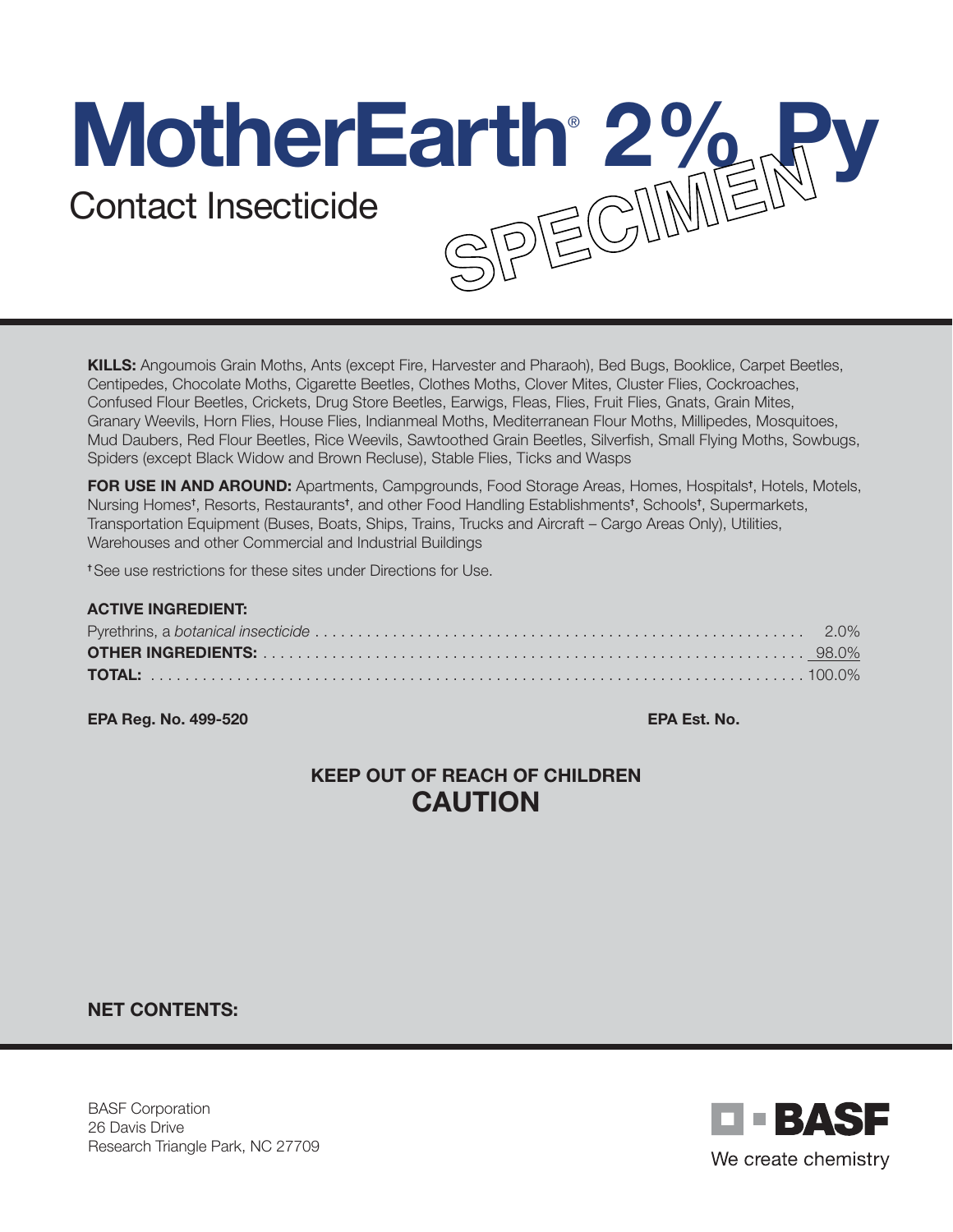## FIRST AID

If on skin or clothing

- Take off contaminated clothing.
- Rinse skin immediately with plenty of water for 15 to 20 min.
- Call a poison control center or doctor for treatment advice.

## HOTLINE NUMBER

Have the product container or label with you when calling a poison control center or doctor or going for treatment. For information on this pesticide product (including health concerns, medical emergencies or pesticide incidents), you may call 1-800-832-HELP 24hr/day, 7 days/week.

# PRECAUTIONARY STATEMENTS

## HAZARDS TO HUMANS AND DOMESTIC ANIMALS

**CAUTION:** Avoid contact with skin or clothing. Prolonged or frequently repeated skin contact may cause allergic reaction in some individuals.

Personal Protective Equipment (PPE): Applicators and other handlers must wear the following: Long-sleeved shirt, long pants, shoes and socks and chemical-resistant gloves made of any waterproof material.

In addition to the above PPE, applicators fogging this product (applying as a space spray) in an enclosed area must wear a half-face, full-face, or hood-style NIOSH-approved respirator with: a dust/mist filtering cartridge (MSHA/NIOSH approval number prefix TC-21C), or a canister approved for pesticides (MSHA/NIOSH approval number prefix TC-14G), or a cartridge or canister with any R, P or HE filter.

User Safety Requirements: Follow manufacturer's instructions for cleaning/maintaining PPE. If no such instructions for washables exist, use detergent and hot water. Keep and wash PPE separately from other laundry.

Discard clothing and other absorbent materials that have been drenched or heavily contaminated with this product's concentrate. **DO NOT** reuse them.

## USER SAFETY RECOMMENDATIONS

#### Users should:

- Wash hands before eating, drinking, chewing gum, using tobacco or using the toilet.
- Remove clothing/PPE immediately if pesticide gets inside. Then wash thoroughly and put on clean clothing.
- Remove PPE immediately after handling this product. Wash the outside of gloves before removing. As soon as possible, wash thoroughly and change into clean clothing.

## ENVIRONMENTAL HAZARDS

This product is toxic to aquatic organisms, including fish and invertebrates. Drift and runoff may be hazardous to aquatic organisms in water adjacent to treated areas. This product may contaminate water through runoff. This product has a potential for runoff for several weeks after application. Poorly draining soils with shallow water tables

are more prone to produce runoff that contains this product.

This product is highly toxic to bees exposed to direct treatment on blooming crops or weeds. **DO NOT** apply this product or allow it to drift to blooming crops or weeds while bees are actively visiting the treatment area.

**DO NOT** apply directly to water, to areas where surface water is present or to intertidal areas below the mean high water mark.

## PHYSICAL OR CHEMICAL HAZARDS

**Flammable.** Contents under pressure. Keep away from heat, sparks and open flame. DO NOT puncture or incinerate container. Exposure to temperatures above 130°F may cause bursting.

# DIRECTIONS FOR USE

#### IT IS A VIOLATION OF FEDERAL LAW TO USE THIS PRODUCT IN A MANNER INCONSISTENT WITH ITS LABELING.

## USE RESTRICTIONS

- Apply this product only as specified on this label.
- DO NOT apply more than 1 time/day.
- Product should only be used when can temperature is above 60°F. If can temperature is below 60°F, store at room temperature until a temperature above 60°F is reached.
- Use only with the supplied actuator and injection tubes or other application equipment approved by the registrant.
- Only protected applicators may be in treatment area during application.
- **DO NOT** apply this product in a way that will contact workers or other persons, either directly or through drift.
- For direct or surface sprays: **DO NOT** enter or allow others to enter the treated area until sprays have dried.
- For space sprays: DO NOT enter or allow others to enter the treated area until vapors, mists and aerosols have dispersed and the treated area has been thoroughly ventilated.
- Remove pets, birds, cover fish aquariums and turn off air pump motor before application.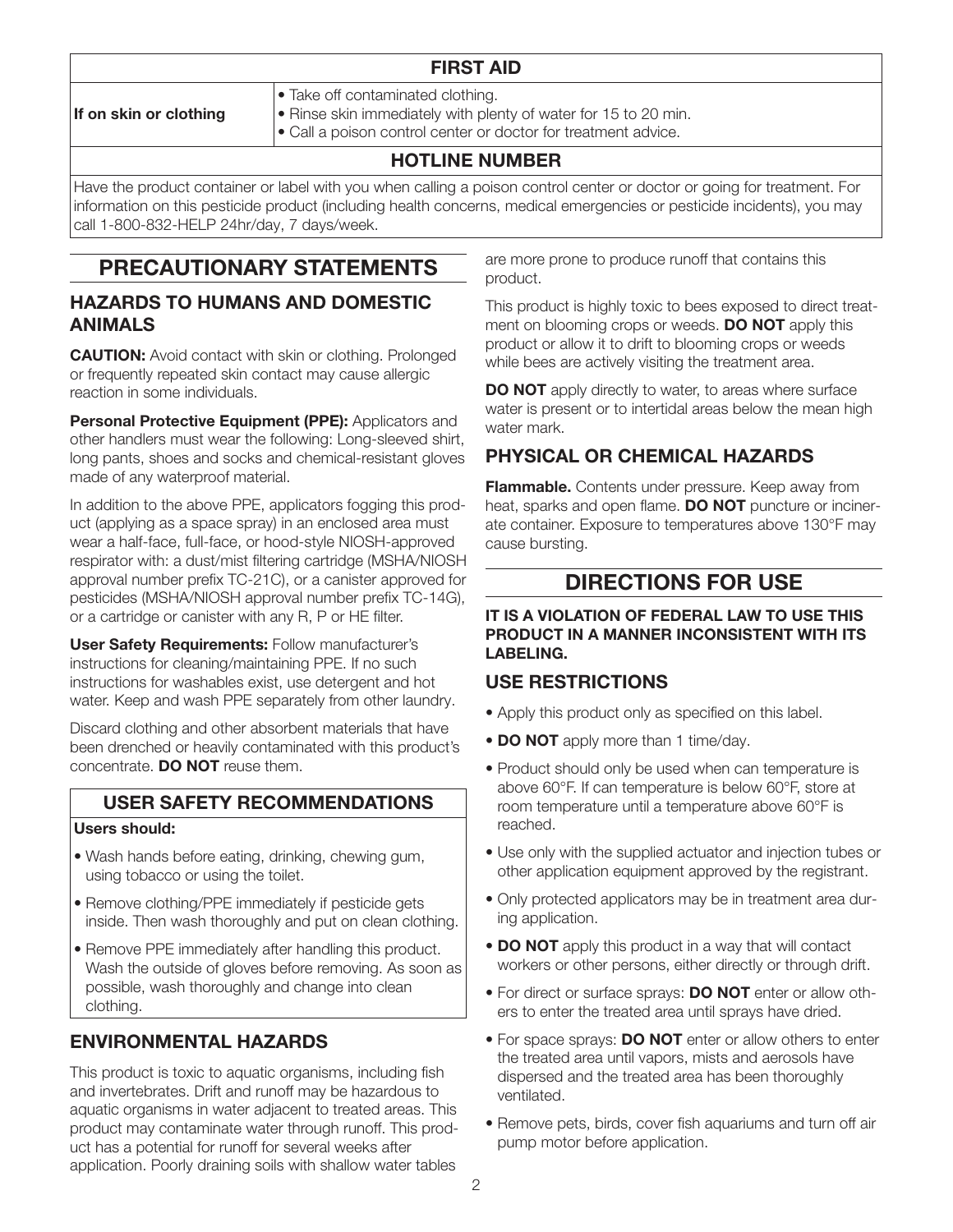- DO NOT spray on plastic, painted, or varnished surfaces or directly into any electronic equipment such as radios, televisions, computers, etc.
- Remove or cover all food and drinking water, in the treatment area, before application.
- Remove or cover dishes, utensils, food processing equipment, and food preparation surfaces in the treatment area, or wash them before use.
- For space spray applications in food handling and processing facilities:
	- **DO NOT** make applications when facility is in operation.
	- Cover or remove food in the treatment area.
	- Cover food processing surfaces, in the treatment area, or clean after treatment and before use.
- Except when applying to sewers or drains as instructed on this label, **DO NOT** apply directly to sewers or drains or to any area like a gutter where drainage to sewers, storm drains, water bodies or aquatic habitat can occur.
- DO NOT make outdoor applications during rain.
- DO NOT wet articles to point of runoff or drip.
- DO NOT use treated articles until spray has dried.
- For direct application to clothing, dry clean treated clothes before wearing.
- **DO NOT** use in aircraft cabins. Use only in cargo areas.
- When used in dairy barns or facilities: Close milk bulk tank lids to prevent contamination from spray and from dead or falling insects. Remove or cover milking utensils before application. Wash teats of animals before milking.
- In livestock operations, apply only when animals are not present.
- **DO NOT** apply this product in hospital rooms while occupied or in any rooms occupied by the elderly or infirm. Remove patients from room prior to treatment and thoroughly ventilate (2 hr) after application. DO NOT return patients to room until after ventilation.
- **DO NOT** use in patient rooms in hospitals and nursing homes for treatment of bed bugs.
- DO NOT apply to classrooms when in use.

#### APPLICATION DIRECTIONS

This product is a pressurized, ready-to-use insecticide. Apply according to specific directions for pest(s) to be treated.

CRACK & CREVICE® APPLICATION: Inject this product into cracks and crevices or void spaces where insects may be harboring, living and breeding. Place injector tip into cracks, crevices, holes and other small openings. Apply product for 1 sec. For light infestations, move injector tip along cracks while treating at the rate of 3 ft/sec. For heavy infestations, move injector tip along at 1 ft/sec. For treatment of inaccessible voids (including wall and equipment voids), calculate the void's cubic area and treat at the rate

of 3 to 5 sec/3 ft<sup>3</sup>. Several holes may be required in longrunning voids.

**DIRECT SPRAY:** Apply the product in short bursts into the area where insects are to be contacted such as corners of the room, behind and under furniture or equipment. Apply from a distance of 18 to 24" from the surface and allow the material to drift to the area to be treated. The amount of product applied is not to exceed 10 sec/room for residential areas or 10 sec/100 ft<sup>2</sup> for commercial areas.

**SPACE SPRAY:** Turn off air conditioners and fans; close doors and windows before treating. Calculate the cubic footage of the area to be treated and apply as follows: **Flying Insects:** Apply at the rate of 1 to 3 sec/1,000 ft<sup>3</sup>. Crawling Insects: Apply at a rate of 20 sec/1,000 ft<sup>3</sup>. Disperse toward areas suspected of harboring the greatest insect infestations. Disperse in all locations contacting as many insects as possible. Keep area closed for 15 min. Open and thoroughly ventilate before reoccupying.

### INDOOR TREATMENTS

Apply this product as a Crack & Crevice treatment, space spray and/or direct spray. Apply according to the Application Instructions unless otherwise instructed below.

#### CLUSTER FLIES, CLOVER MITES, FLIES, FRUIT FLIES, GNATS, HOUSE FLIES, MOSQUITOES, SMALL FLYING MOTHS AND STABLE FLIES, WASPS AND **BEES:** Perform directed spray and/or void treatments in

infested areas. INSIDE STRUCTURAL VOIDS: Locate all insect entrances and close all but one opening. Apply product through that opening.

ANTS (excluding Fire, Harvester and Pharaoh), BOOKLICE, CLOVER MITES, CRICKETS, MILLIPEDES, ROACHES, SILVERFISH, SOWBUGS AND SPIDERS (excluding Black Widow and Brown Recluse): Treat harborage areas such as behind baseboards, sinks, cabinets, meter boxes, door frames, corners of rooms and windows. Open and thoroughly ventilate the treated area before reoccupying.

**BED BUGS:** Take bed apart. Treat joints and channels if hollow, such as square or round tubing, and see that the interior framework is treated. Treat mattresses, especially tufts, folds and edges. Cover mattresses with clean bedding before use. When bed bugs are found in upholstered furniture, apply only to the infested tufts, seams, folds and edges and underneath all areas, but **DO NOT** apply to flat surfaces where human contact will occur. Apply as a Crack & Crevice treatment to all baseboards, moldings, beneath floor coverings and carpets, closets, shelves, curtains, furniture and picture frames. Direct spray into areas where bed bugs harbor. **DO NOT** use in patient rooms in hospitals and nursing homes for treatment of bed bugs. Reapply every 7 to 10 days, as needed, until infestation is eliminated.

CARPET BEETLES (in Residences): Hold product 36" above floor and direct spray toward floor and lower walls, treating at the rate of 5 to 10 sec/100 ft<sup>2</sup>. Also apply to cracks and crevices near the source of the infestation.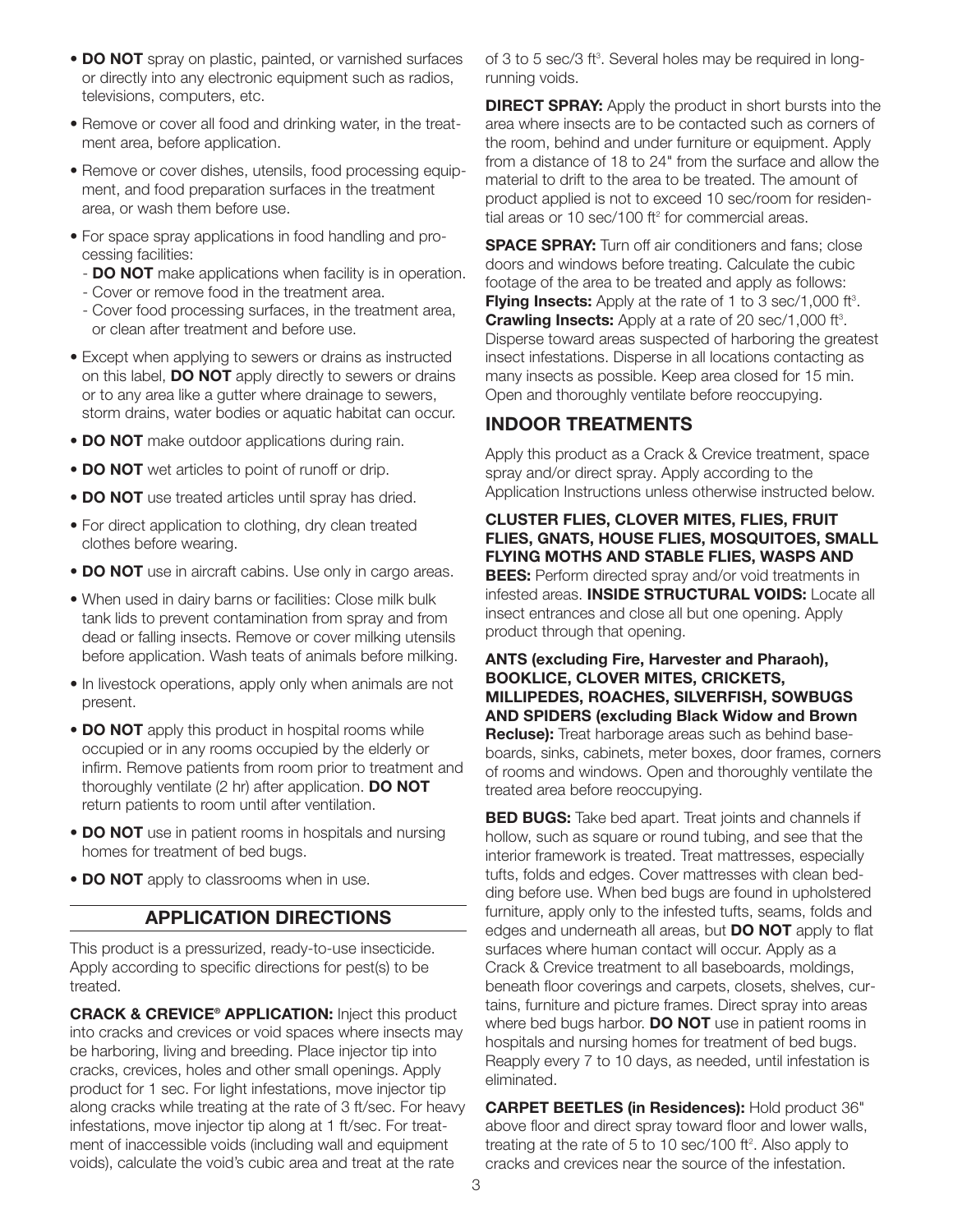CLOTHES MOTHS: Locate source of infestation. Apply to nearby cracks and crevices and perform a space treatment of the infested area at the rate of 5 to 10 sec/1,000 ft3 .

To protect woolens and other keratin containing materials, brush clean then air out. Before treating entire article, treat a small hidden area of fabric to determine if staining will occur. Treat thoroughly by holding dispenser ≥ 18" from garment. Put treated articles in a darkened closet or other darkened storage such as cedar chests, storage drawers or sealable plastic fabric bags. Clean and treat inside of closets or storage areas at the rate of 1 sec/10  $ft<sup>2</sup>$  before putting treated materials away. Repeat treatment every 6 mo or as needed. Dry clean treated clothes before wearing.

STORED PRODUCT PESTS – For exposed adult and larval stages of Angoumois Grain Moths (crawling), Carpet Beetles, Chocolate Moths, Cigarette Beetles, Confused Flour Beetles, Drug Store Beetles, Grain Mites, Granary Weevils, Indianmeal Moths, Mediterranean Flour Moths (flying), Red Flour Beetles, Rice Weevils and Sawtoothed Grain Beetles: Apply as a Crack & Crevice, direct spray, or space spray into cracks and crevices/corners of pantries, cabinets, food processing and handling equipment and other places where insects harbor. Apply around cartons, containers and other areas where these insects tend to congregate.

FLEAS (in Buildings): Hold container 36" above floor and direct spray toward floor and lower walls at the rate of 5 to 10 sec/100 ft<sup>2</sup>. Ensure that the underneath and lower surfaces of furniture are contacted. Keep area closed for 15 min. Open and thoroughly ventilate before reoccupying. Repeat treatment after 7 days if necessary.

TICKS: Hold container 36" above the floor and direct spray toward pet beds and resting quarters, treating at the rate of 5 to 10 sec/100 ft<sup>2</sup>. Apply as a Crack & Crevice treatment into adjacent cracks and crevices such as behind baseboards and edges of carpet and floor covers. Treat higher cracks, such as upper door jams and window framing, behind pictures and other areas where females may crawl to lay eggs.

## FOOD AREAS OF FOOD HANDLING ESTABLISHMENTS

Food handling establishments are places other than private residences in which food is held, processed, prepared or served.

FOOD AREAS: Include areas for receiving, serving, storing (dry, cold, frozen, raw), packing (canning, bottling, wrapping, boxing), preparing (cleaning, slicing, cooking, grinding), edible waste storage and enclosed processing systems (mills, dairies, edible oils, syrups).

NON-FOOD AREAS: Include areas such as garbage rooms, lavatories, floor drains (to sewers), entries and vestibules, offices, locker rooms, machine rooms, boiler rooms, garages, mop closets and storage areas (after canning or bottling).

Apply according to specific directions for pest(s) to be treated. DO NOT make space spray applications to food areas when the facility is in operation. Prior to space spray applications, remove or cover exposed food and drinking water in the treatment area. Remove or cover dishes, utensils, food processing equipment, and food preparation surfaces in the treatment area, or wash them before use. DO NOT apply more than 1 time/day.

## STORAGE AND DISPOSAL

DO NOT contaminate water, food or feed by storage or disposal.

**PESTICIDE STORAGE:** Store in a cool, dry area away from heat or open flame and inaccessible to children.

PESTICIDE DISPOSAL: Wastes resulting from use of this product may be disposed of on site or at an approved waste disposal facility.

CONTAINER DISPOSAL: DO NOT puncture or incinerate! If empty: Place in trash or offer for recycling, if available. If partly filled: Call your local solid waste agency for disposal instructions.

Contains no CFCs or other ozone depleting substances. Federal regulations prohibit CFC propellants in aerosols.